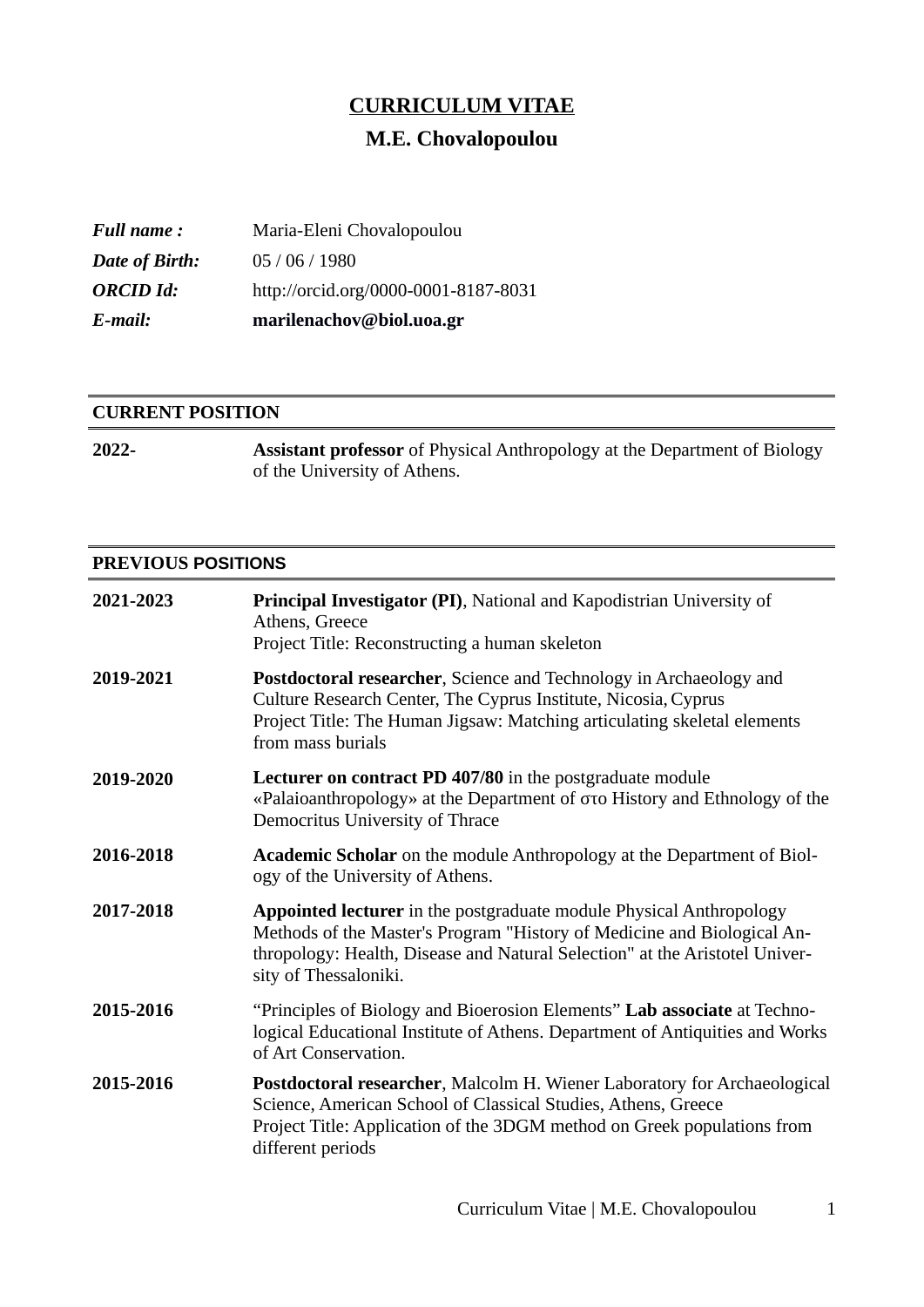| 2012-2015        | Research Associate, Faculty of Biology / Department of Animal and Human<br>Physiology, University of Athens, Greece.<br>Project Title: Sanctuary of Apollo - Kos Alarnasas Early Christian<br>Settlement. The transition from the Ancient Temple to the Early Christian<br>Settlement                             |
|------------------|-------------------------------------------------------------------------------------------------------------------------------------------------------------------------------------------------------------------------------------------------------------------------------------------------------------------|
| <b>EDUCATION</b> |                                                                                                                                                                                                                                                                                                                   |
| 2015             | <b>PhD in Physical Anthropology, Department of Animal and Human</b><br>Physiology, Faculty of Biology, University of Athens, Greece.<br>Thesis title: 3D geometric morphometrics of the cranium on a modern Greek<br>population<br>Supervisor: Prof. E.D. Valakos, Co-Advisors: Profs. P. Papazafiri, P. Pavlakis |

**2008 Bachelors in Biology**, Faculty of Biology, University of Athens, Greece.

#### **FELLOWSHIPS, AWARDS AND RESEARCH GRANTS**

| 2021-2023 | H.F.R.I. Research Projects to support Postdoctoral Researchers                                                                         |
|-----------|----------------------------------------------------------------------------------------------------------------------------------------|
| 2019-2021 | EU Marie Curie Individual post-doctoral research fellowship                                                                            |
| 2015-2016 | <b>Malcolm H. Wiener</b> Laboratory for Archaeological Science <b>post-doctoral</b><br>research fellowship                             |
| 2012-2015 | <b>State Scholarships Foundation, Faculty of Biology / Department of Animal</b><br>and Human Physiology, University of Athens, Greece. |

# **TEACHING, SUPERVISING AND MENTORING ACTIVITIES**

#### **Teaching assistance :**

**2009-2014** Practical sessions on Physical Anthropology (undergraduate module, Department of Biology, University of Athens)

## **Invited Seminars :**

European Researchers' Night (Cyprus Institute, Nicosia, September 2020)

European Researchers' Night (Cyprus Institute, Nicosia, September 2019)

Seminars at Athens Science Festival (2016)

#### **Supervision and mentoring :**

**2014-2021** Supervision of 9 undergraduate dissertations at the Department of Biology, University of Athens

Curriculum Vitae | M.E. Chovalopoulou 2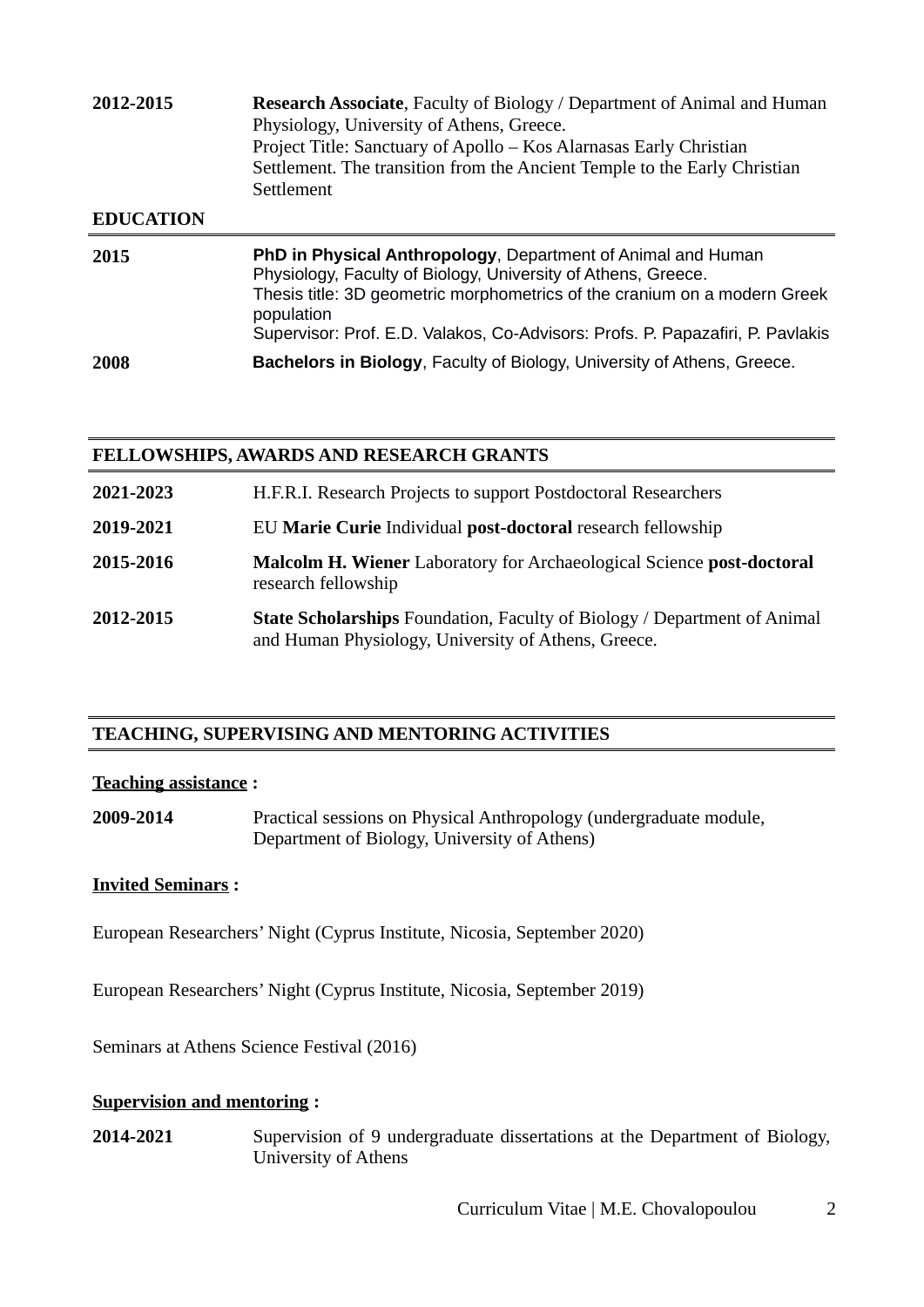| 2017-2018       | Supervision of 1 masters dissertation at the Department of Mediterranean<br>Studies, University of the Aegean (Accuracy and Precision of 3D modeling<br>skeletal remains)                             |
|-----------------|-------------------------------------------------------------------------------------------------------------------------------------------------------------------------------------------------------|
| <b>PROJECTS</b> |                                                                                                                                                                                                       |
| 2016            | Excavation in Kastrouli - Mesokampos, Desfina - Anthropological study of<br>the human skeletal remains                                                                                                |
| 2012-2015       | Sanctuary of Apollo – Kos Alarnasas Early Christian Settlement. The<br>transition from the Ancient Temple to the Early Christian Settlement - Data<br>collection, analysis and manuscript preparation |
| 2011-2012       | Sexual Dimorphism and Stature in Ancient Corinth – Project design, data<br>collection and interpretation of the results                                                                               |
| 2008-2009       | Bioarchaeological study of the Proto-Helladic Manika cemetery - Project<br>design, data collection and interpretation of the results                                                                  |

# **EDITORIAL ACTIVITIES AND MEMBERSHIP TO SCIENTIFIC ORGANIZATIONS**

| <b>Reviewer</b> for the: | American Journal of Physical Anthropology                     |
|--------------------------|---------------------------------------------------------------|
|                          | Journal of Forensic Science and Medicine                      |
|                          | Journal of Orthodontics and Craniofacial Research             |
|                          | American Journal of Human Biology                             |
|                          | International Journal of Osteoarchaeology                     |
|                          | <b>PLOS ONE</b>                                               |
|                          | <b>European Journal of Anatomy</b>                            |
|                          | Journal of Archaeological Science: Reports                    |
|                          | Journal of Archaeological Science                             |
|                          | Mediterranean Archaeology and Archaeometry                    |
| 2017-2019                | <i>Membership</i> to Hellenic Society for Biological Sciences |

#### **MAIN COLLABORATORS**

 Valakos, Efstratios (Prof. | Animal Comparative Physiology and Ecophysiology | University of Athens | Greece)

 Liritzis, Ioannis (Prof. | Physics in Archaeology, Archaeometry | University of the Aegean | Greece)

Nikita, Efthymia (Assistant Prof. | Bioarchaeology | The Cyprus Institute | Cyprus)

Bertsatos, Andreas (Ph.D. student | Biological Anthropology | University of Athens | Greece)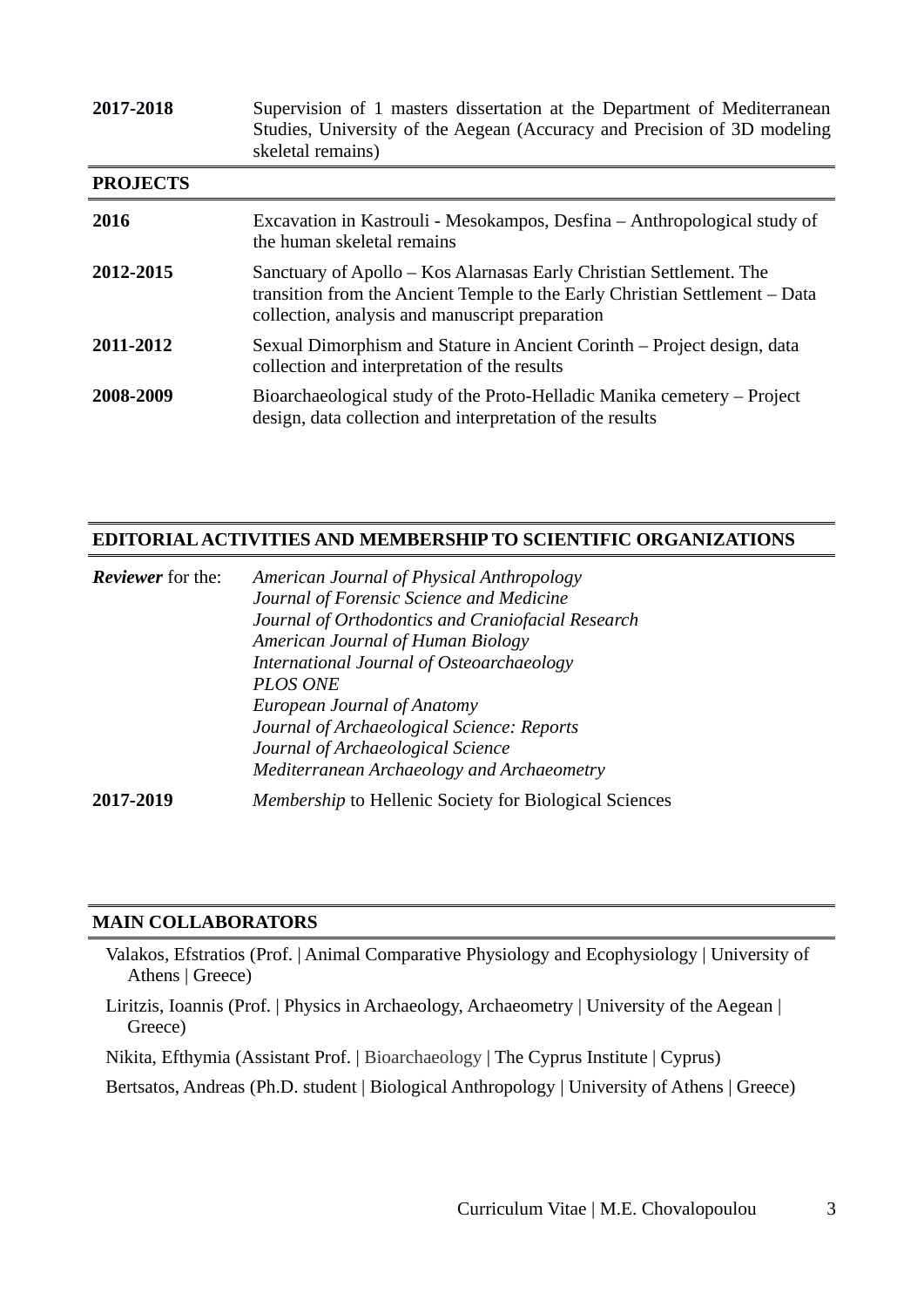## **PEER REVIEWED PUBLICATIONS**

#### **Peer-reviewed scientific journal articles :**

- 1. Bertsatos, A., & **Chovalopoulou**, **M.-E.** (2021). Integration patterns of the asymmetric components of the skull: A covariational statistical approach on a modern Greek sample. HOMO – Journal of Comparative Human Biology. doi:10.1127/homo/2021/1369
- 2. Bertsatos, A., **Chovalopoulou, M.-E.**, Boskovits, N., Garoufi, N., & Nikita, E. (2020). The impact of activity on pelvic age at death estimation. International Journal of Osteoarchaeology. doi:10.1002/oa.2941
- 3. Garoufi, N., Bertsatos, A., **Chovalopoulou, M.-E.**, & Villa, C. (2020). Forensic sex estimation using the vertebrae: An evaluation on two European populations. International Journal of Legal Medicine, 134(6), 2307-2318. doi:10.1007/s00414-020-02430-w
- 4. Bertsatos, A., & **Chovalopoulou, M.-E.** (2020). Advances in Osteometric sorting: Utilizing diaphyseal CSG properties for lower limb skeletal pair matching. Journal of Forensic Sciences, 65(5), 1400-1405. doi:10.1111/1556-4029.14480
- 5. Bertsatos, A., Garoufi, N., & **Chovalopoulou, M.-E.** (2020). Advancements in sex estimation using the diaphyseal cross-sectional geometric properties of the lower and upper limbs. International Journal of Legal Medicine. doi:10.1007/s00414-020-02437-3
- 6. Bertsatos, A., **Chovalopoulou, M.-E.**, Brůžek, J., & Bejdová, Š. (2020). Advanced procedures for skull sex estimation using sexually dimorphic morphometric features. International Journal of Legal Medicine, 134(5), 1927-1937. doi:10.1007/s00414-020-02334-9
- 7. Bertsatos, A., Gkaniatsou, E., Papageorgopoulou, C., & **Chovalopoulou, M.-E.** (2020). "What and how should we share?" an inter-method inter-observer comparison of measurement error with landmark-based craniometric datasets. Anthropologischer Anzeiger - Journal of Biological and Clinical Anthropology, 77(2), 109-120. doi:10.1127/anthranz/2019/1047
- 8. Nikita, E., Xanthopoulou, P., Bertsatos, A., **Chovalopoulou, M.-E.**, Hafez, I. (2019). A three‐ dimensional digital microscopic investigation of entheseal changes as skeletal activity markers. American Journal of Physical Anthropology, 169(4):704-713. doi:10.1002/ajpa.23850
- 9. Bertsatos, A., Christaki, A., **Chovalopoulou, M.-E.** (2019). Testing the reliability of 3D-ID software in sex and ancestry estimation with a modern Greek sample. Forensic Science International, 297:132-137. 2019. doi: 10.1016/j.forsciint.2019.02.004
- 10. Bertsatos, A., Athanasopoulou, K., **Chovalopoulou, M.-E.** (2019). Estimating sex using discriminant analysis of mandibular measurements from a modern Greek sample. Egyptian Journal of Forensic Sciences, 9:25. doi:10.1186/s41935-019-0133-7
- 11. Bertsatos, A., **Chovalopoulou, M.-E.** (2019). A novel method for analyzing long bone diaphyseal cross-sectional geometry. A GNU Octave CSG Toolkit. Forensic Science International, 297:65-71. 2019. doi: 10.1016/j.forsciint.2019.01.041
- 12. Bertsatos, A., **Chovalopoulou, M.-E.** (2019). Validation study of osteometric techniques for sorting commingled human skeletal remains in archaeological samples. International Journal of Osteoarchaeology, 1-7. doi: 10.1002/oa.2733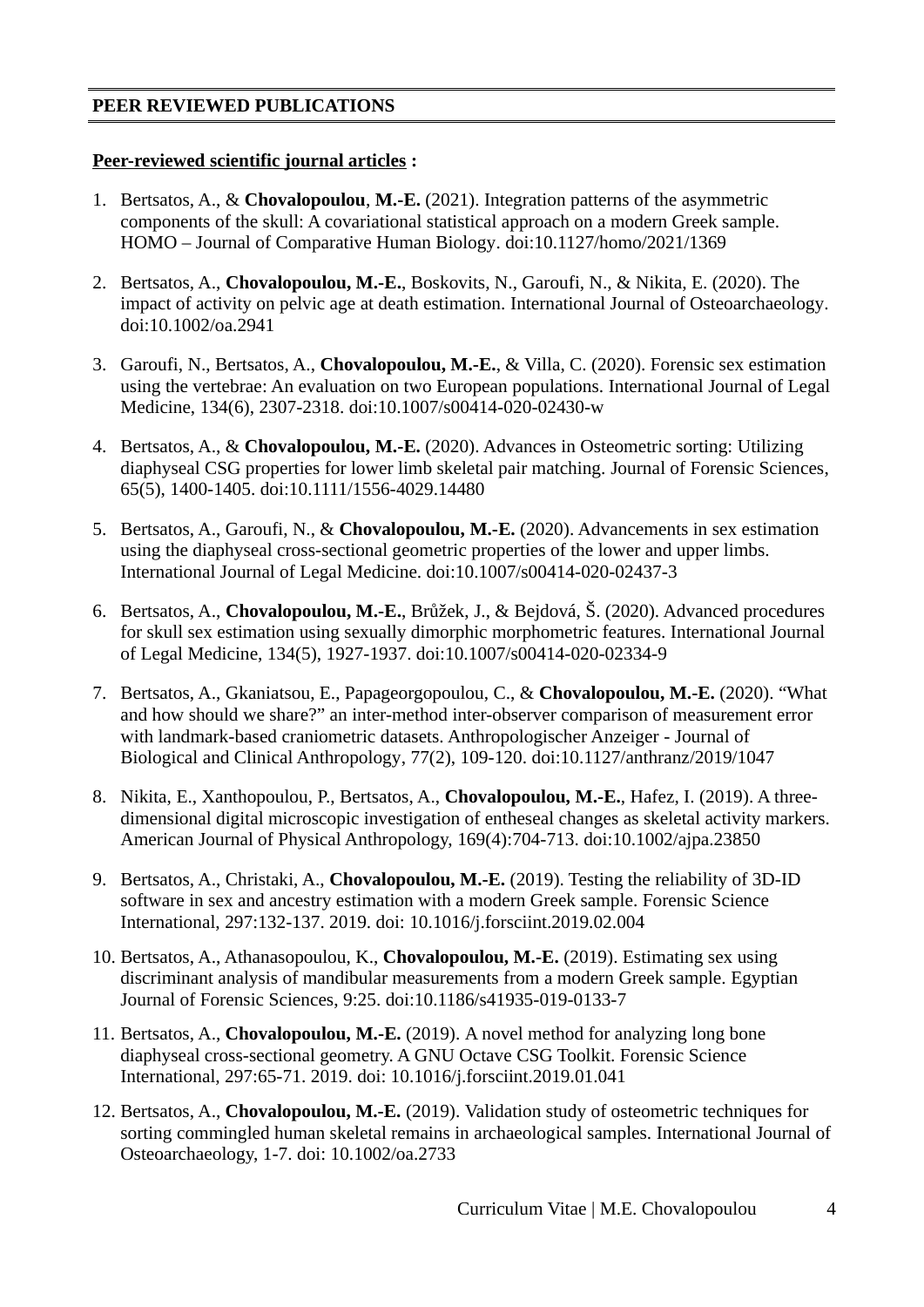- 13. Bertsatos, A., **Chovalopoulou, M.-E.**, Giannaki, K., Valakos, E. (2018). Morphological variation of the femoral head fovea capitis. European Journal of Anatomy, 22 (5): 397-402.
- 14. Bertsatos, A., Papageorgopoulou, C., Valakos, E., **Chovalopoulou, M.-E.** (2018). Investigating the sex related geometric variation of the human cranium. International Journal of Legal Medicine. doi: 10.1007/s00414-018-1790-z
- 15. **Chovalopoulou, M.-E.**, Bertsatos, A., Zoi, I., Manolis, S.K., Valakos, E. (2018). Reliability testing of metric methods for sex determination in ancient skeletal remains in Greece. Mediterranean Archaeology & Archaeometry, 18(1):37-47. doi: 10.5281/zenodo.1069518
- 16. Nikita, E., **Chovalopoulou, M.-E.** (2017). Regression equations for the estimation of stature and body mass using a Greek documented skeletal collection. HOMO – Journal of Comparative Human Biology, 68(6):422-432. doi:10.1016/j.jchb.2017.11.002
- 17. Bertsatos, A., **Chovalopoulou, M.-E.** (2017). Secular change in adult stature of the modern Greeks. American Journal of Human Biology, 30(2):e23077. doi:10.1002/ajhb.23077
- 18. **Chovalopoulou, M.-E.**, Bertsatos, A. (2017). Estimating sex of modern Greeks based on the foramen magnum region. Journal of Anthropology, 2017:1-7. doi:10.1155/2017/9129801
- 19. **Chovalopoulou, M.-E.**, Bertsatos, A., Manolis, S. (2017). Identification of skeletal remains from a Mycenaean burial in Kastrouli-Desfina, Greece. Mediterranean Archaeology & Archaeometry, 17(1):265-269. doi:10.5281/zenodo.556353
- 20. **Chovalopoulou, M.-E.**, Bertsatos, A., Manolis, S. (2017). Landmark based sex discrimination on the crania of archaeological Greek populations. A comparative study based on the cranial sexual dimorphism of a modern Greek population. Mediterranean Archaeology & Archaeometry, 17(1):37-46. doi:10.5281/zenodo.258084
- 21. Bertsatos, A., **Chovalopoulou, M.-E.** (2016). A GNU Octave function for Smith's Mean Measure of Divergence. Bioarchaeology of the Near East, 10:69-73.
- 22. **Chovalopoulou, M.-E.**, Bertsatos, A., Papageorgopoulou, C. (2016). Age-related changes in the craniofacial region in a modern Greek population sample of known age and sex. International Journal of Legal Medicine, 131(4): 1103-1111. doi:10.1007/s00414-016-1470-9
- 23. **Chovalopoulou, M.-E.**, Papageorgopoulou, C., Bertsatos, A. (2016). Cranium asymmetry in a modern Greek population sample of known age and sex. International Journal of Legal Medicine, 131(3): 803-812. doi:10.1007/s00414-016-1430-4
- 24. Nikita, E., **Chovalopoulou, M.-E.** (2016). An attempt to predict tooth crown height using cementoenamel junction diameters and implications in the quantitative study of dental wear. Anthropologischer Anzeiger - Journal of Biological and Clinical Anthropology, 73(2):161-167. doi:10.1127/anthranz/2016/0556
- 25. **Chovalopoulou, M.-E.**, Valakos, E.D., Manolis, S.K. (2016). Sex determination by threedimensional geometric morphometrics of craniofacial form. Anthropologischer Anzeiger - Journal of Biological and Clinical Anthropology, 73(3):195-206. doi:10.1127/anthranz/2016/0470
- 26. **Chovalopoulou, M.-E.**, Valakos, E.D., Manolis, S.K. (2016). Sex determination by threedimensional geometric morphometrics of the vault and midsagittal curve of the neurocranium. HOMO – Journal of Comparative Human Biology, 67(3):173-87. doi:10.1016/j.jchb.2015.09.007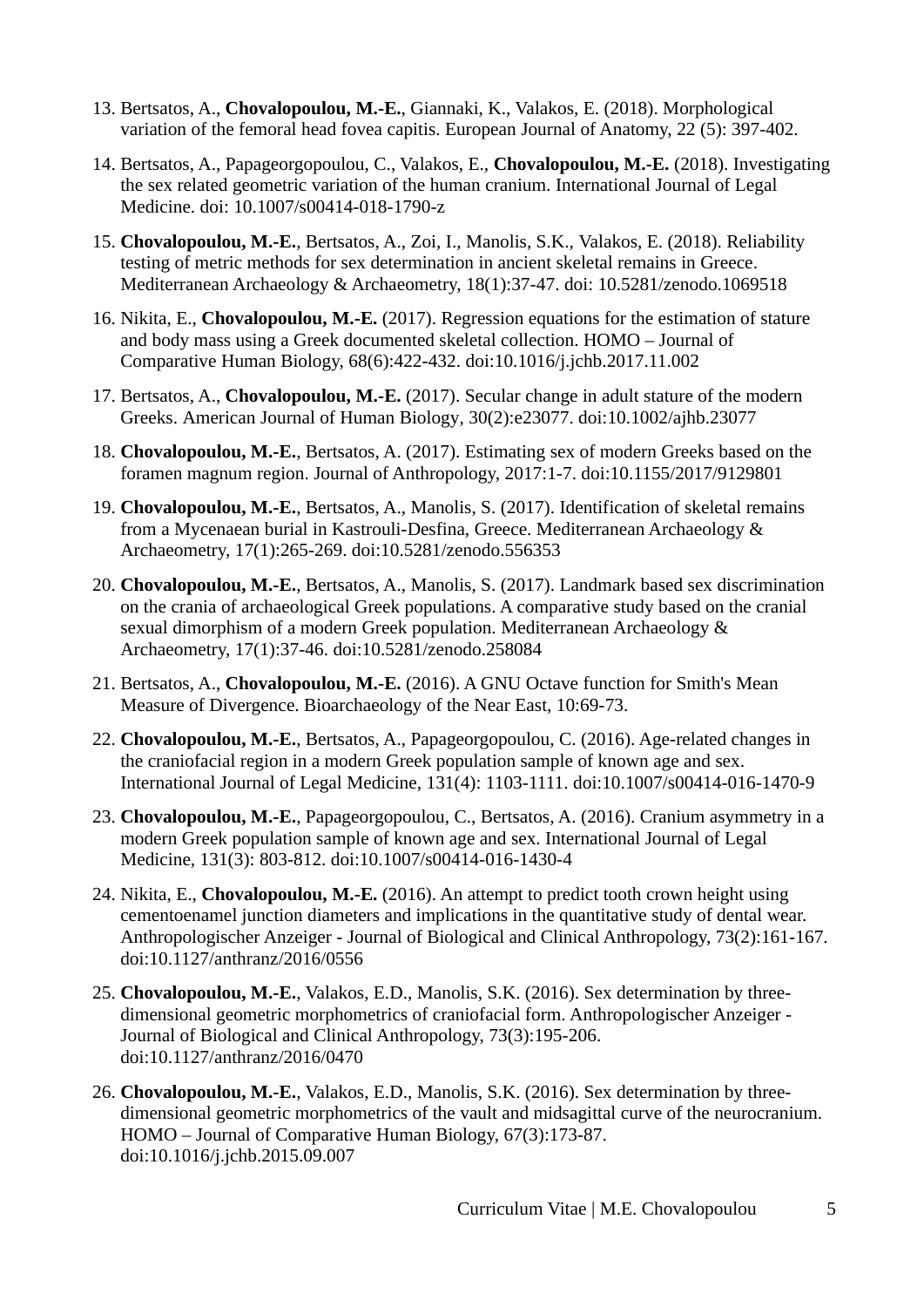**27. Chovalopoulou, M.-E.**, Valakos, E., Manolis, S. (2013). Sex Determination by Three-Dimensional Geometric Morphometrics of the Palate and Cranial Base. Anthropologischer Anzeiger - Journal of Biological and Clinical Anthropology, 70(4):407–425. doi:10.1127/0003- 5548/2013/0363

## **Book chapters :**

- 1. Chovalopoulou ME, Bertsatos A. Exploring the shape variation of the human cranium. A geometric morphometrics study on a modern Greek population sample. In C Rissech, L Lloveras, J Nadal, JM Fullola (Eds), Geometric Morphometrics. Trends in Biology, Paleobiology and Archaeology. Barcelona: Universitat de Barcelona. pp.25-39. **2018**.
- 2. Valakos E, Papavasileiou S, Nikita E, Chovalopoulou ME. Determination of sex. In: Biological Anthropology in Practice. Textbook for the undergraduate and postgraduate students of the Department of Biology. Hellenic Academic Libraries Link, Athens (in Greek). Available from: http://hdl.handle.net/11419/3843. pp. 69-83. **2016**.
- 3. Valakos E, Papavasileiou S, Nikita E, Chovalopoulou ME. Estimation of age. In: Biological Anthropology in Practice. Textbook for the undergraduate and postgraduate students of the Department of Biology. Hellenic Academic Libraries Link, Athens (in Greek). Available from: http://hdl.handle.net/11419/3843. pp. 89-121. **2016**.
- 4. Mountrakis K, Chovalopoulou ME, Manolis SK. Bioarchaeological analysis of a paleochristian population sample from the island of Kos. In: Verti SK, Kesisoglou MP, Antoniou G (eds) Αlasarna ΧΙΙ. The settlement in the Early Byzantine Period and the grave house. University of Athens (in Greek). **2015**.
- 5. Manolis SK, Michail DE, Mountrakis K, Chovalopoulou ME. Bioarchaeological study of Santorini excavations (Ancient Thira and Kamari). In: Island Identities, The contribution of the Secretariat General for the Aegean & Island Policy to the Research and Promotion of the Culture of the Aegean Archipelago, Mytilene (in Greek). pp. 128-129. **2013**.

## **Other Publications :**

Book Review: EXECUTION BY STYRAX IN ANCIENT THASOS, Anagnostis P. Agelarakis, ArchaeopressPublishing Ltd, Summertown Pavilion, Summertown, 2019. ISBN 978-1-78969-213- 6 (e-Pdf). By Chovalopoulou M.-E. (2020) in Mediterranean Archaeology & Archaeometry, 20(1).

Validation study of correct operation for the "long-bone-diaphyseal-CSG-Toolkit". Bertsatos A, Chovalopoulou ME. Zenodo. **2018**. http://doi.org/10.5281/zenodo.1466135

## **Translations :**

Scientific supervision of the Greek translation of the textbook: "Jurmain R, Kilgore L, Trevathan W, Ciochon RL, editors. 2013-14. Introduction to Physical Anthropology", Parisianou Press.

## **INVITED PRESENTATIONS**

**Invited Speaker,** "2nd International Caparica Conference in Translational Forensics", BIOSCOPE, Caparica, Portugal, November 2019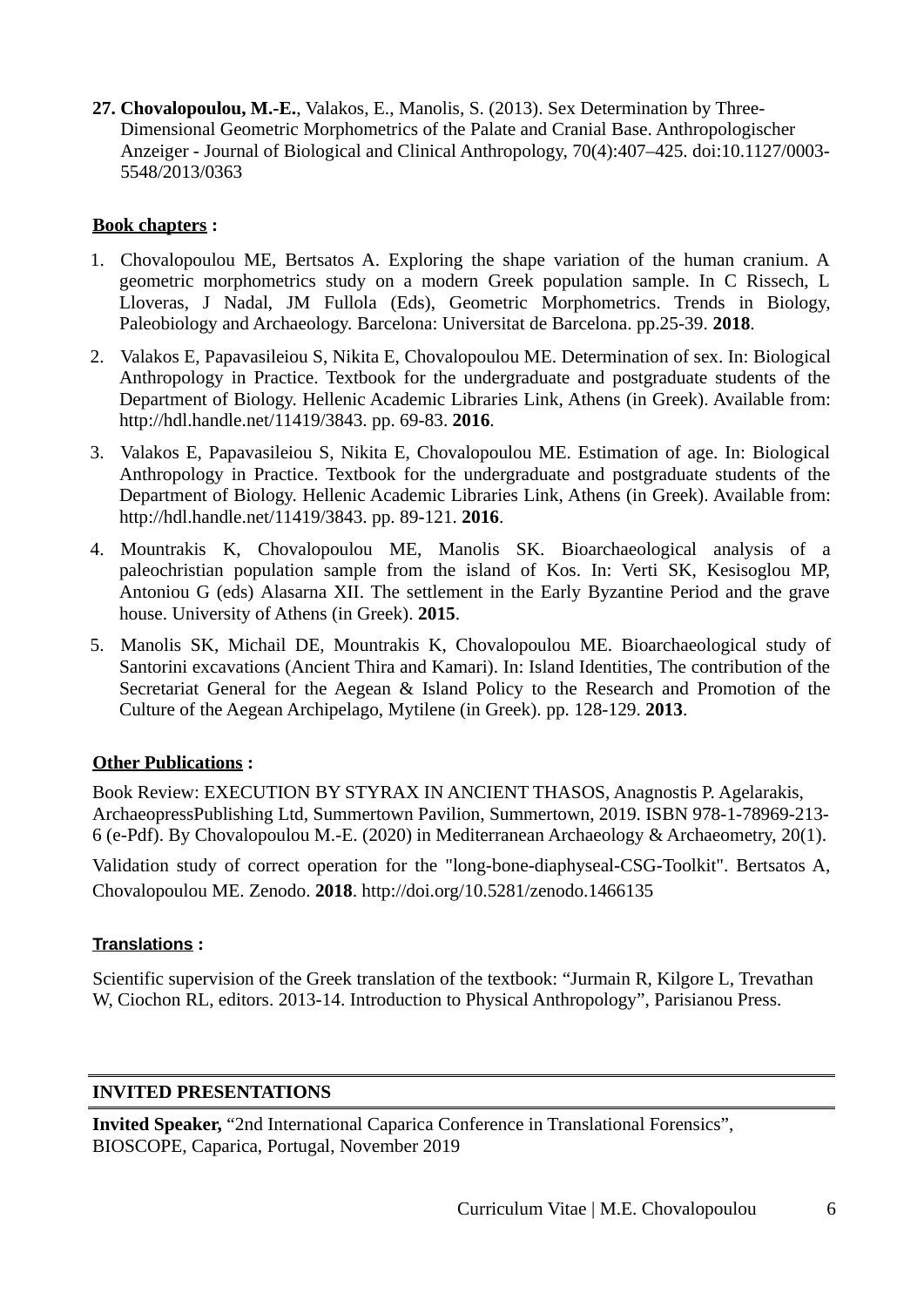**Invited Speaker,** "Countries in Socioeconomic transition: Evidences from Auxology and Allied Disciplines" Symposium, Indian statistical Institute, Kolkata, November 2018

## **CONFERENCE PARTICIPATION**

#### **Posters :**

1. Mountrakis C, Chovalopoulou ME, Michail D. Poster Title: Musculoskeletal Stress of the Upper Limb in a Mycenaean Era Greek Population. 19th European Meeting of the Paleopathology Association. Lille, France. 27-29/08/**2012**. https://paleopathologyassociation.wildapricot.org/resources/Documents/European%20PPA%20Programs/ 2012%2019th%20European%20PPA%20Programme%20with%20abstracts%20Lille.pdf

## **Oral presentations :**

- 1. Chovalopoulou ME, Bersatos, A. Presentation Title: Emerging techniques in sex estimation and osteometric sorting. 2nd International Caparica Conference in Translational Forensics. Caparica, Lisbon. 18-20/11/**2019**. https://www.forensics2019.com/
- **2.** Bersatos A, Chovalopoulou ME. Presentation Title: Secular change in adult stature of modern Greeks. "Countries in Socioeconomic transition: Evidences from Auxology and Allied Disciplines" Symposium. Kolkata, India. 21-24/11/ **2018**. https://www.isical.ac.in/~isiauxology/
- 3. Bertsatos A, Chovalopoulou ME, Valakos E. Presentation Title: Investigating the sex related geometric variation of the human cranium. 3rd Iberian Symposium on Geometric Morphometrics. Girona, Spain. 09-10/06/**2017**. http://eurjanat.com/data/pdf/eja.s0000003.pdf
- 4. Zoi I, Chovalopoulou ME, Bertsatos A, Valakos E. Presentation Title: Reliability testing of metric methods for sex determination in ancient skeletal remains. 39th Annual Conference of the Hellenic Society for Biological Sciences. Lamia, Greece. 25-27/05/**2017**. http://www.eebe.gr/wp-content/uploads/2017/07/EEBE2017\_Proceedings.pdf
- 5. Bertsatos A, Chovalopoulou ME. Presentation Title: Secular trend in adult stature of the modern Greeks. 39th Annual Conference of the Hellenic Society for Biological Sciences. Lamia, Greece. 25-27/05/**2017**. http://www.eebe.gr/wp-content/uploads/2017/07/EEBE2017\_Proceedings.pdf
- 6. Giannaki K, Bertsatos A, Chovalopoulou ME, Valakos E. Presentation Title: Morphological variation of the femoral head fovea capitis. 39th Annual Conference of the Hellenic Society for Biological Sciences. Lamia, Greece. 25-27/05/**2017**. http://www.eebe.gr/wp-content/uploads/2017/07/EEBE2017\_Proceedings.pdf
- 7. Nikita E, Chovalopoulou ME. Presentation Title: Regression equations for the estimation of stature and body mass from modern skeletal remains. 38th Annual Conference of the Hellenic Society for Biological Sciences. Kavala, Greece. 26-28/05/**2016**. http://www.eebe.gr/wpcontent/uploads/2016/11/EEBE2016\_Proceedings.pdf
- 8. Chovalopoulou ME, Papageorgopoulou C, Bertsatos A. Presentation Title: Cranium

Curriculum Vitae | M.E. Chovalopoulou 7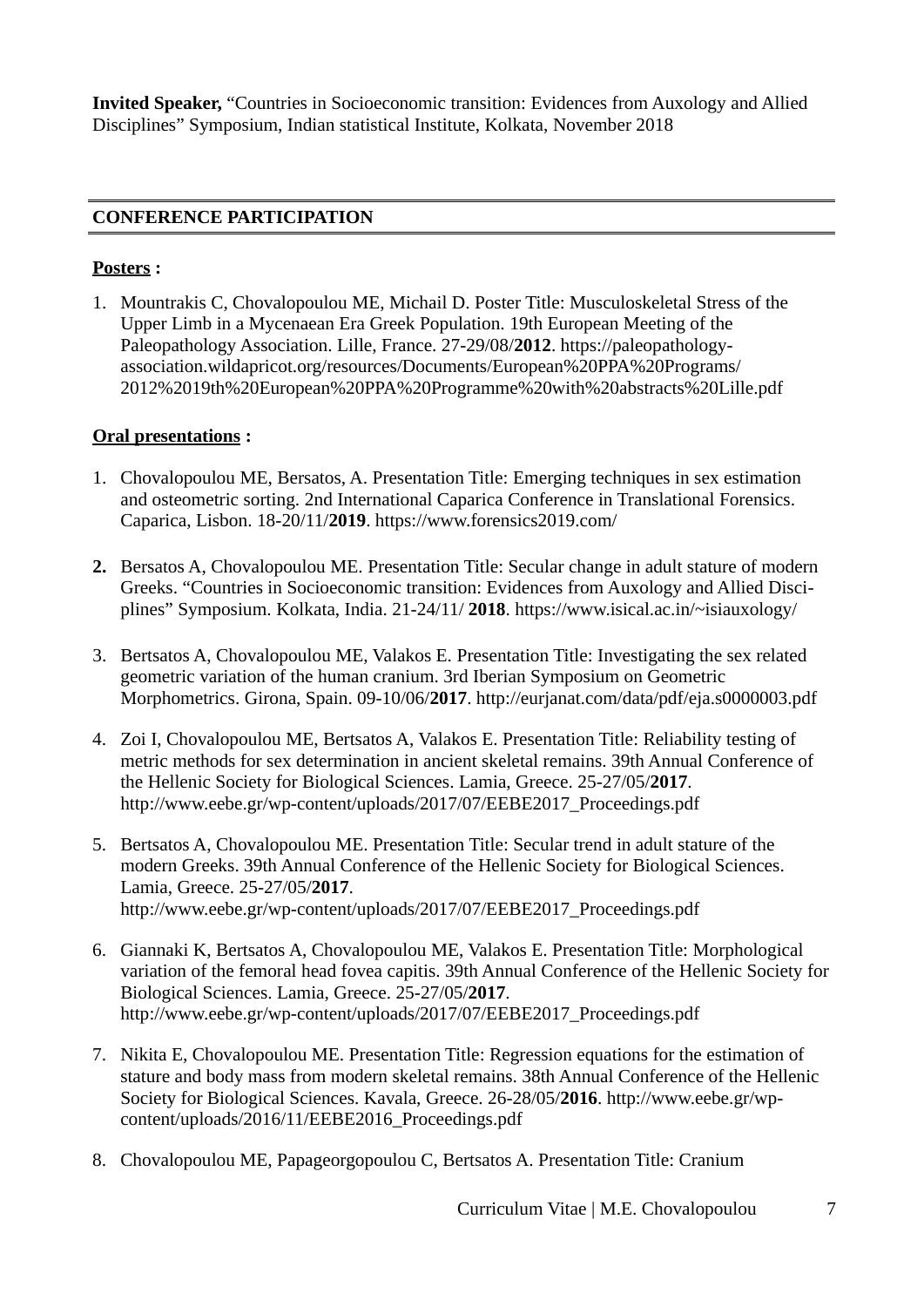asymmetry in a modern Greek population sample of known age and sex. 38th Annual Conference of the Hellenic Society for Biological Sciences. Kavala, Greece. 26-28/05/**2016**. http://www.eebe.gr/wp-content/uploads/2016/11/EEBE2016\_Proceedings.pdf

- 9. Bertsatos A, Chovalopoulou ME. Presentation Title: Landmark based sex discrimination on the crania of archaeological Greek populations. A comparative study based on the cranial sexual dimorphism of a modern Greek population. 38th Annual Conference of the Hellenic Society for Biological Sciences. Kavala, Greece. 26-28/05/**2016**. http://www.eebe.gr/wp-content/uploads/2016/11/EEBE2016\_Proceedings.pdf
- 10. Panagiotou S, Chovalopoulou ME, Valakos E. Presentation Title: Estimating skeletal age at death in adults using the acetabulum and the auricular surface on modern Greek population. 37th Annual Conference of the Hellenic Society for Biological Sciences. Volos, Greece. 21- 23/05/**2015**. http://www.eebe.gr/wp-content/uploads/2015/09/praktika\_EEBE\_15.pdf
- 11. Mountrakis K, Chovalopoulou ME, Kalopissi-Verti S, Panagiotidi-Kesisoglou M, Manolis S. Presentation Title: Bioarchaeological analysis of a paleochristian population sample from the island of Kos. 37th Annual Conference of the Hellenic Society for Biological Sciences. Volos, Greece. 21-23/05/**2015**. http://www.eebe.gr/wp-content/uploads/2015/09/praktika\_EEBE\_15.pdf
- 12. Kotsi A, Chovalopoulou ME, Valakos E. Presentation Title: Sexual dimorphism of long and flat bones on modern Greek population. 37th Annual Conference of the Hellenic Society for Biological Sciences. Volos, Greece. 21-23/05/**2015**. http://www.eebe.gr/wp-content/uploads/2015/09/praktika\_EEBE\_15.pdf
- 13. Chovalopoulou ME, Papavasileiou S, Manolis S. Presentation Title: Sexual Dimorphism and Stature in Ancient Corinth. 34th Annual Conference of the Hellenic Society for Biological Sciences. Trikala, Greece.c17-19/05/**2012**. http://www.eebe.gr/wp-content/uploads/praktika\_2012/2012\_Praktika\_Trikala.pdf
- 14. Chovalopoulou ME, Valakos E, Manolis S. Presentation Title: Cranial Sexual Dimorphism in Modern Hellenic Populations. 34th Annual Conference of the Hellenic Society for Biological Sciences. Trikala, Greece.c17-19/05/**2012**. http://www.eebe.gr/wp-content/uploads/praktika\_2012/2012\_Praktika\_Trikala.pdf
- 15. Moraiti E, Chavalopoulou ME, Koilias C, Manolis S. Presentation Title: Sex determination using mastoid process and foramen magnum metrics: standards for the modern Greek human skeletons (Athens collection). 32th Annual Conference of the Hellenic Society for Biological Sciences. Karpenisi, Greece. 20-22/05/**2010**. http://www.eebe.gr/wp-content/uploads/praktika(01-simera)/2010Karpenisi.pdf
- 16. Chovalopoulou ME, Giardoglou T, Manolis S. Presentation Title: Cranial Sex Determination in Modern Hellenic Population: Application to Prehistoric crania. 31st Annual Conference of the Hellenic Society for Biological Sciences. Patras, Greece. 14-16/05/**2009**. http://www.eebe.gr/wp-content/uploads/praktika(01-simera)/2009\_Praktika\_Patra.pdf
- 17. Michael D, Mountrakis K, Chovalopoulou ME, Petroutsa EI, Manolis S. Presentation Title: Bioarchaeological study of the Proto-Helladic Manika cemetery (Euboea Isl., Greece). 31st Annual Conference of the Hellenic Society for Biological Sciences. Patras, Greece. 14- 16/05/**2009**.